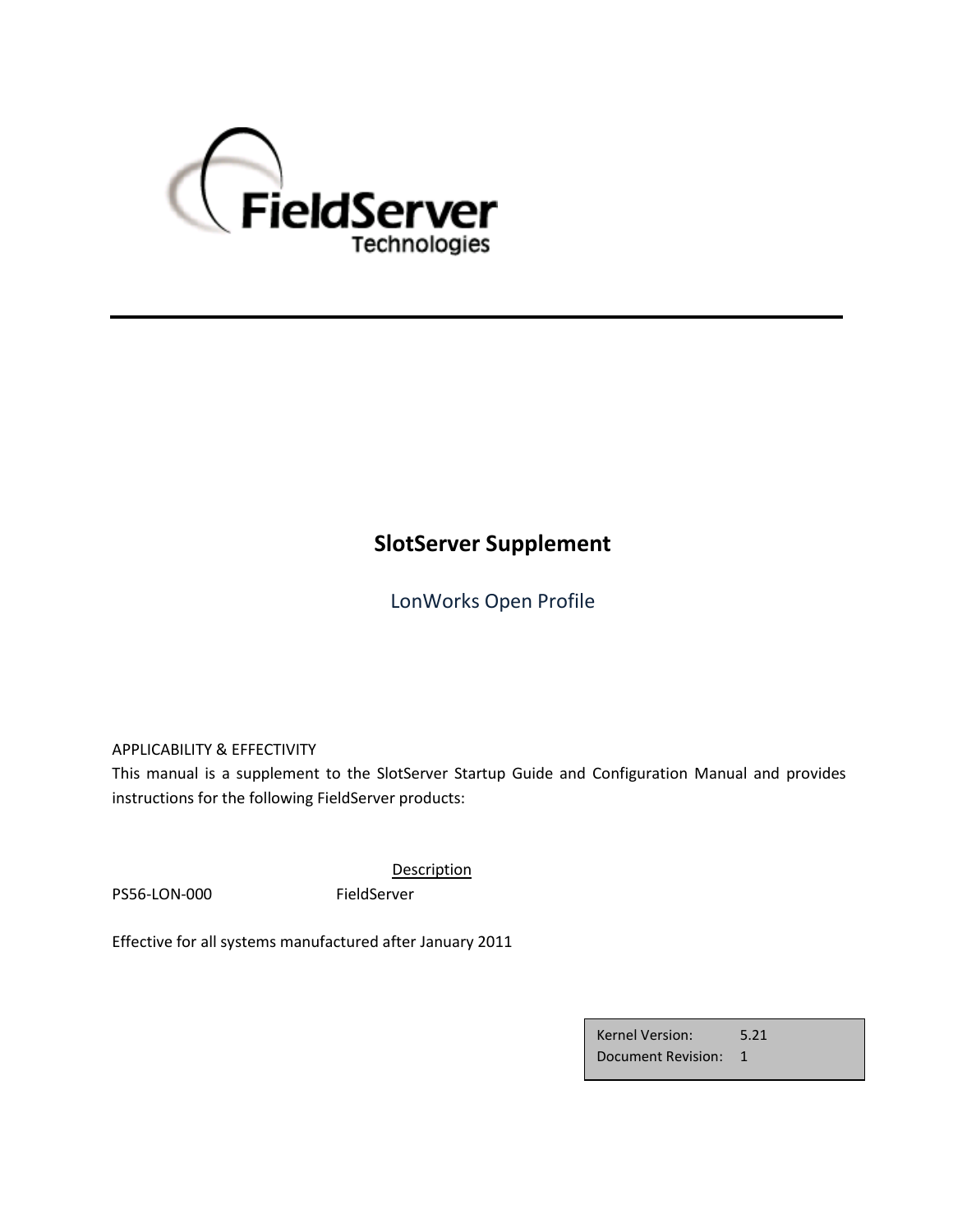# **TABLE OF CONTENTS**

| $\mathbf{1}$   |     |  |  |  |  |
|----------------|-----|--|--|--|--|
|                | 1.1 |  |  |  |  |
|                | 1.2 |  |  |  |  |
|                | 1.3 |  |  |  |  |
| $\overline{2}$ |     |  |  |  |  |
|                | 2.1 |  |  |  |  |
|                | 2.2 |  |  |  |  |
|                | 2.3 |  |  |  |  |
| 3              |     |  |  |  |  |
|                | 3.1 |  |  |  |  |
| 4              |     |  |  |  |  |
|                | 4.1 |  |  |  |  |
|                | 4.2 |  |  |  |  |
|                | 4.3 |  |  |  |  |
|                | 4.4 |  |  |  |  |
|                | 4.5 |  |  |  |  |
| 5              |     |  |  |  |  |
|                | 5.1 |  |  |  |  |
|                | 5.2 |  |  |  |  |
|                | 5.3 |  |  |  |  |
|                |     |  |  |  |  |
|                |     |  |  |  |  |
|                |     |  |  |  |  |
|                |     |  |  |  |  |
|                |     |  |  |  |  |
|                |     |  |  |  |  |
|                |     |  |  |  |  |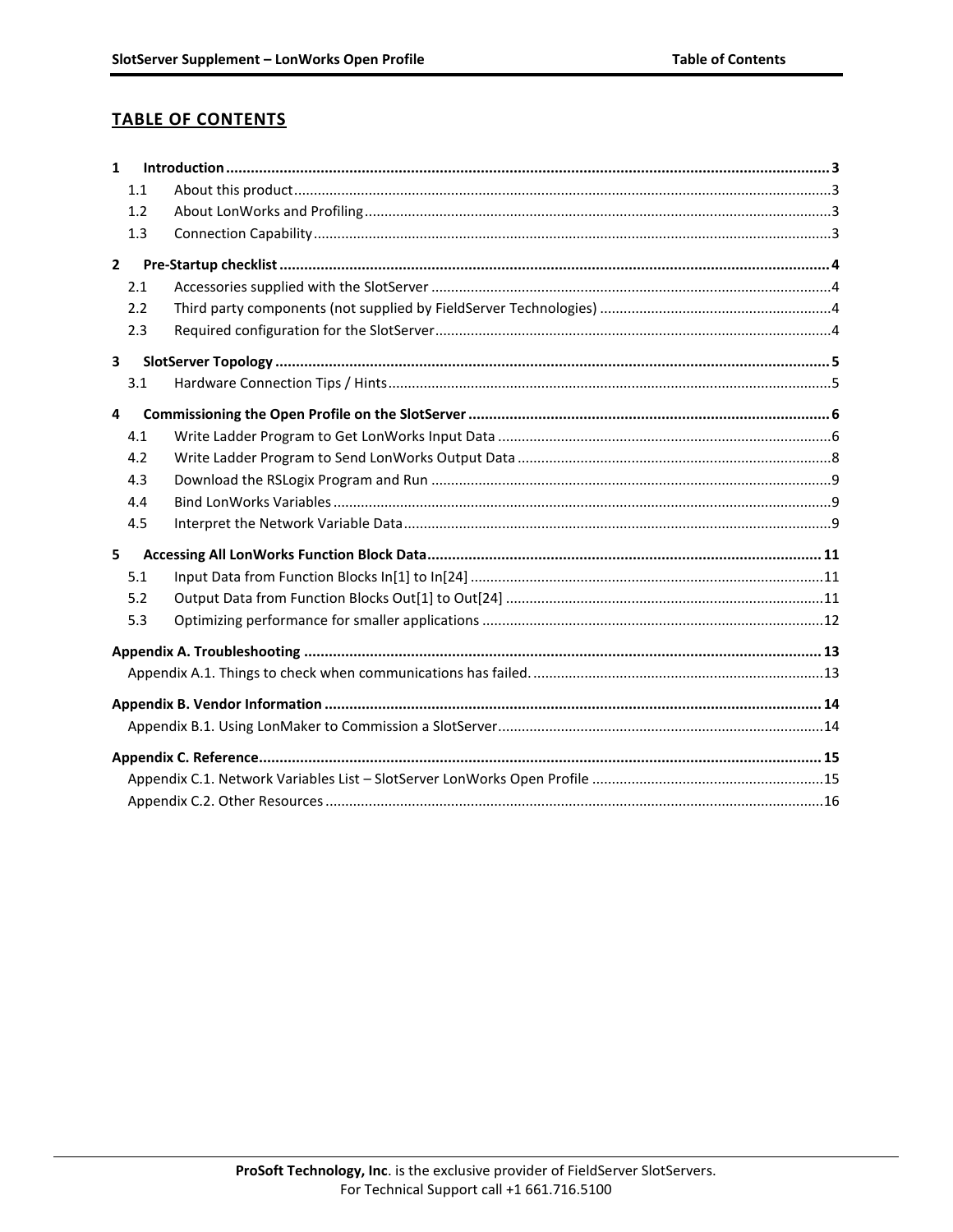# <span id="page-2-0"></span>1 **INTRODUCTION**

### <span id="page-2-1"></span>1.1 About this product

The SlotServer Start-Up Guide covers information for installing the SlotServer. Depending on the SlotServer Module ordered, supplementary Driver manuals provide information on how to configure the third party protocols residing in the SlotServer.

The SlotServer Configuration Manual provides the information necessary to configure the SlotServer, allowing an Allen Bradley ControlLogix platform to pass data between a ControlLogix CPU and other third party communications protocols supported by the SlotServer.

This manual is a supplement to the general Configuration Manual and describes the parameters needed for LonWorks configuration as well as the Open Profile supplied with this product.

# <span id="page-2-2"></span>1.2 About LonWorks ™ and Profiling

Inherent to the design of LonWorks is the intention that all nodes residing on a LonWorks network possess a profile which accurately describes the network variables available to the LonWorks network. This profile is declared to the LonWorks network by means of an External Interface File (XIF). This XIF remains unchanged for any particular profile. In other words, a change in the XIF is by definition a new profile.

The SlotServer LonWorks Open Profile provides a generic list of SNVT's that can be used to bind the most common LonWorks data types to the SlotServer for data transfer. This document describes this fixed Open Interface profile for the SlotServer. Note that as a LonMark compatible product, the SlotServer platform is also capable of supporting other profiles. For further information, please contact FieldServer Technologies.

### <span id="page-2-3"></span>1.3 Connection Capability

 $\overline{a}$ 

| SlotServer<br>Mode | LonWorks<br><b>Nodes</b> | Comments                                                                                                                                                   |
|--------------------|--------------------------|------------------------------------------------------------------------------------------------------------------------------------------------------------|
| Implicit           | 15                       | As an implicitly bound object in LonWorks, the LonWorks protocol supports the<br>binding of active variables in this deviceto a maximum of 15 other Nodes. |

<sup>™</sup> LonWorks is a trademark of Echelon Corporation registered in the United States and other countries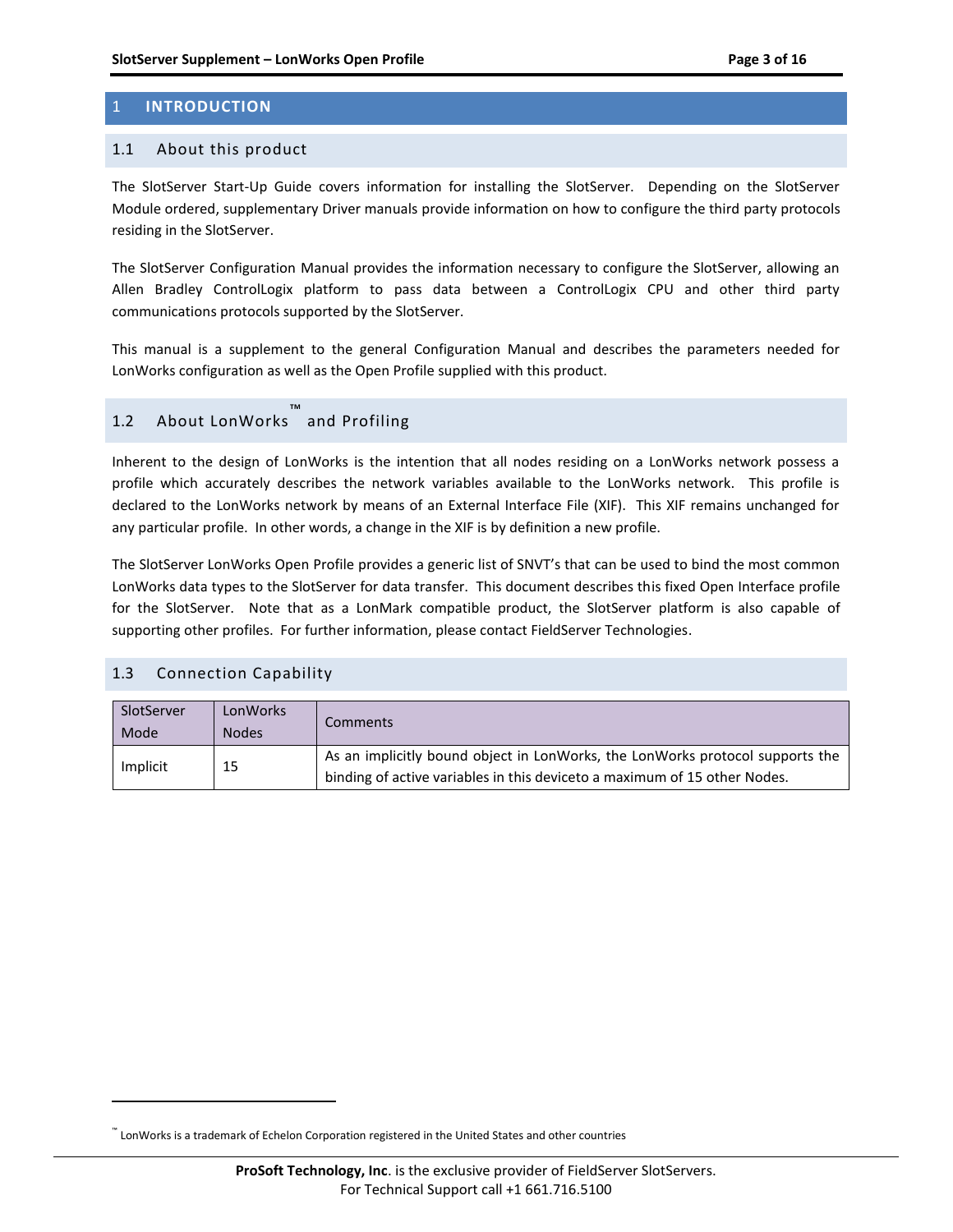# <span id="page-3-0"></span>2 **PRE-STARTUP CHECKLIST**

#### <span id="page-3-1"></span>2.1 Accessories supplied with the SlotServer

Refer to the SlotServer Start-up Guide.

The required XIF file is located on the supplied USB drive in the Property Files folder.

There are 2 ACD files, one for the simple example, and one for the Multiplexing example on the supplied USB drive in the Property Files folder .

## <span id="page-3-2"></span>2.2 Third party components (not supplied by FieldServer Technologies)

The following minimum componentry is required to achieve a LonWorks/ControlLogix integration.

- LonWorks NetWork Manager (e.g: LonMaker)
- LonWorks Network components.

### <span id="page-3-3"></span>2.3 Required configuration for the SlotServer

In order to achieve data transfer between CPU tags and LonWorks network variables, the SlotServer will need to be commissioned into a LonWorks network using a LonWorks Network Manager. Once commissioned and bound, data from the LonWorks network is accessed by I/O image transfer in the ControlLogix CPU.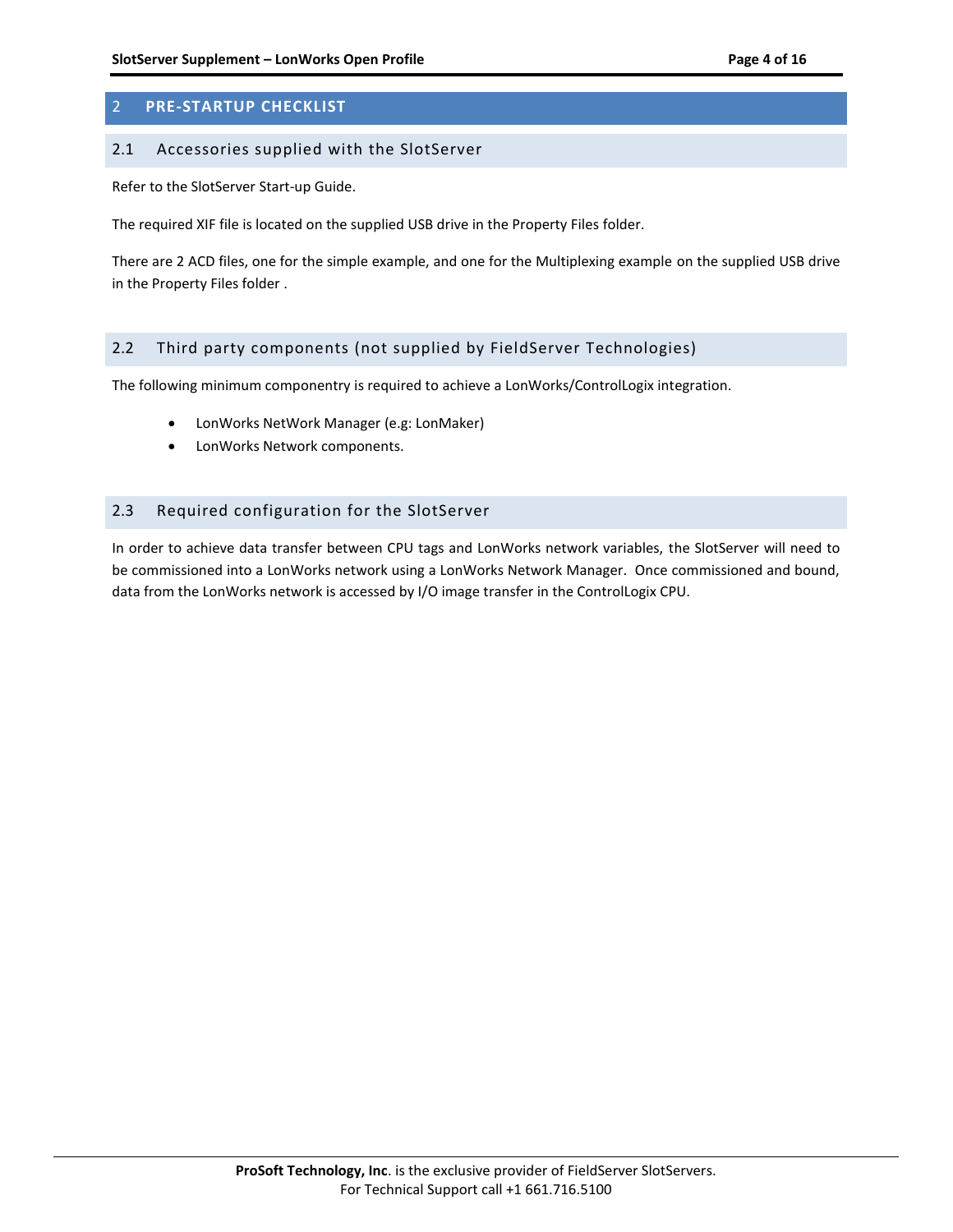# <span id="page-4-0"></span>3 **SLOTSERVER TOPOLOGY**

The diagram below shows a typical implementation of the SlotServer LonWorks Open Profile



# <span id="page-4-1"></span>3.1 Hardware Connection Tips / Hints

The LonWorks TP/FT-10 medium is polarity insensitive and does not require attention to connection orientation on the pins.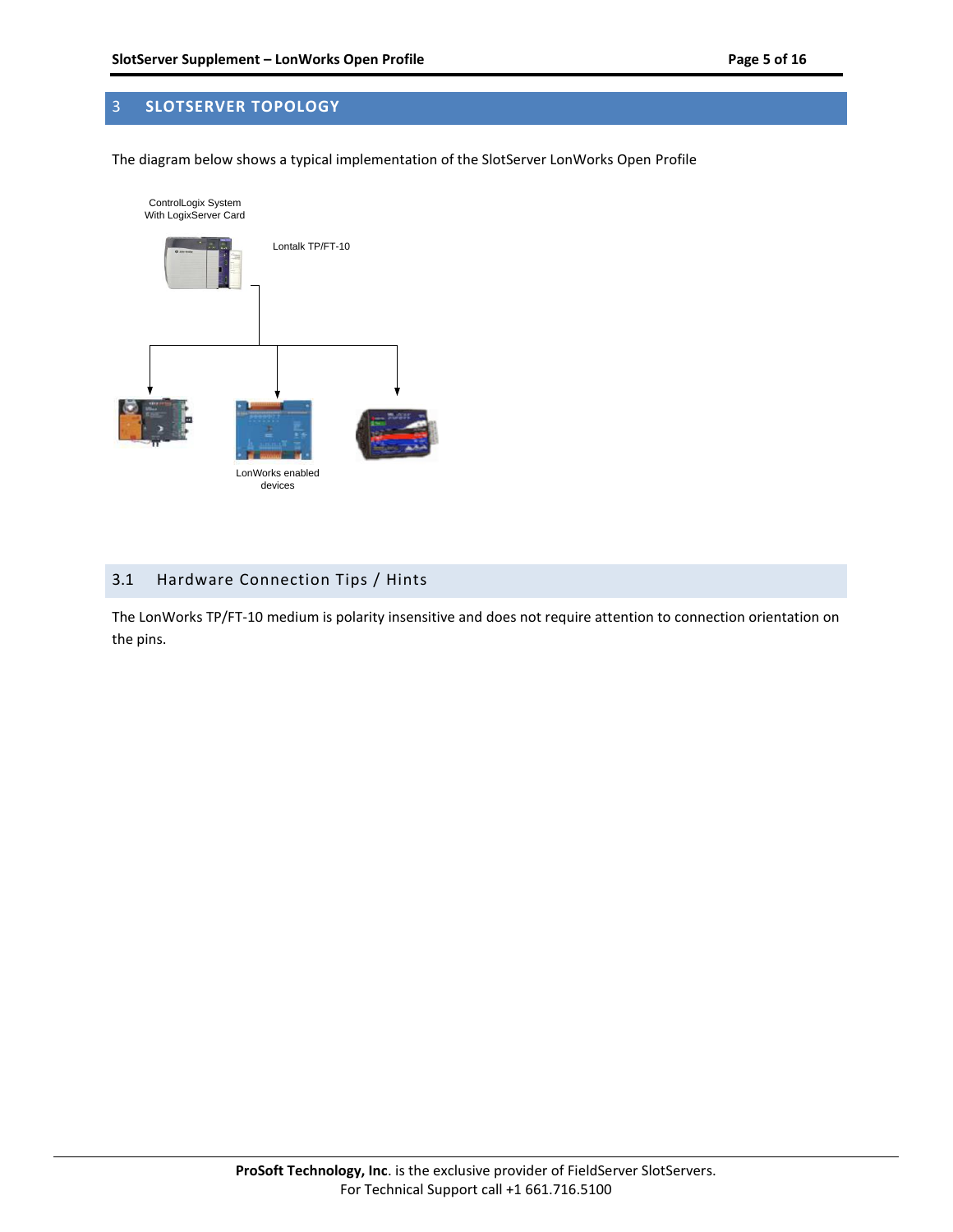# <span id="page-5-0"></span>4 **COMMISSIONING THE OPEN PROFILE ON THE SLOTSERVER**

The following steps are necessary to connect LonWorks Data to the PLC CPU via the SlotServer.

# <span id="page-5-1"></span>4.1 Write Ladder Program to Get LonWorks Input Data

 Add a CPS (Synchronous Copy File) Ladder element to synchronize the incoming Data from the LonWorks network. Use the Input Image Data as Source.

| 8 RSLogix 5000 - QuickStart [1756-L61]* - [MainProgram - MainRoutine*]                                                                                                                                                                                                                                                                                                                                                                                                                                                                      |                                                                                                                                                                                                                                                                                                                                                                                                                                                                     | Io                                                          |
|---------------------------------------------------------------------------------------------------------------------------------------------------------------------------------------------------------------------------------------------------------------------------------------------------------------------------------------------------------------------------------------------------------------------------------------------------------------------------------------------------------------------------------------------|---------------------------------------------------------------------------------------------------------------------------------------------------------------------------------------------------------------------------------------------------------------------------------------------------------------------------------------------------------------------------------------------------------------------------------------------------------------------|-------------------------------------------------------------|
| Fire Edit View Search Logic Communications Tools Window Help                                                                                                                                                                                                                                                                                                                                                                                                                                                                                |                                                                                                                                                                                                                                                                                                                                                                                                                                                                     | $ \Box$ $\times$                                            |
| 8 F E<br>$\bigcirc$<br>$ x $ to $ x $<br>∣⇔∣⇔∣                                                                                                                                                                                                                                                                                                                                                                                                                                                                                              | ାଷାଷା<br>$\vert \cdot \vert$                                                                                                                                                                                                                                                                                                                                                                                                                                        |                                                             |
| <b>Offline</b><br><b>RUN</b><br>Г ок<br>No Forces<br>$\square$ BAT<br>2<br>No Edits<br>E vo<br>D<br>队员<br>Redundancy<br><b>Elleviller</b> QuickStart                                                                                                                                                                                                                                                                                                                                                                                        | Path: AB_ETHIP-1\192.168.1.35\Backplane\0*<br>ᅬᄘ<br>厰<br>- HF   44   KD   KD   KLD  <br>H<br>161<br>$\overline{a}$<br><b>Travorites A Bit A Timer/Counter A Input/Output A Compare</b><br>医陆巴<br>間                                                                                                                                                                                                                                                                  |                                                             |
| Controller Tags<br>Controller Fault Handler<br>Power-Up Handler<br>白 <b>白 Tasks</b><br>白 <b>号</b> MainTask<br>白 <b>名</b> MainProgram<br>Program Tags<br><b>Th</b> MainRoutine<br><b>Com</b> Unscheduled Programs<br><b>Co</b> Motion Groups<br>Ungrouped Axes<br><b>Trends</b><br><b>E</b> Data Types<br><b>E</b> al User-Defined<br>器 SlotServer_LonWorks_InData<br>[編 SlotServer_LonWorks_OutData<br><b>El Strings</b><br><b>F</b> Predefined<br><b>El Ligit</b> Module-Defined<br>in C I/O Configuration<br>1 [1] 1756-MODULE SlotServer | -CPS-<br>e<br><b>Synchronous Copy File</b><br>o<br>ė<br>Source Local:1:LData[0]<br>е<br>е<br>New Tag<br>Instruction<br>Copy Instruction<br>(End)<br>Paste<br>Del<br>Delete Instruction<br>Add Ladder Element<br>Create the Destination Tag by<br>Edit Instruction<br>Enter<br>right clicking on Destination<br>Edit Main Operand Description<br>Ctrl+D<br>and choosing New Tag.<br>Save Instruction Defaults<br>Clear Instruction Defaults<br>Remove Force<br>Go To | 80<br>Ctrl+X<br>Ctrl+C<br>Ctrl+V<br>$Alt + Ins$<br>$Cbrl+G$ |
| Type<br>Ladder Diagram (Main)<br>Deparintion                                                                                                                                                                                                                                                                                                                                                                                                                                                                                                |                                                                                                                                                                                                                                                                                                                                                                                                                                                                     |                                                             |

| <b>New Tag</b> |                                                                                                                                                                      |  |
|----------------|----------------------------------------------------------------------------------------------------------------------------------------------------------------------|--|
| Name:          | OK.<br>InData_Copy                                                                                                                                                   |  |
| Description:   | Cancel<br>Help                                                                                                                                                       |  |
| Tag Type:      | Create a Controller Tag of Type<br>REAL, dimension 80 for the<br>$\bullet$ Base<br>Destination<br>$\bigcap$ Alias<br><b>Produced</b><br>consumers<br><b>Consumed</b> |  |
| Data Type:     | REAL[80]<br>Configure                                                                                                                                                |  |
| Scope:         | QuickStart(controller)                                                                                                                                               |  |
| Style:         | Float                                                                                                                                                                |  |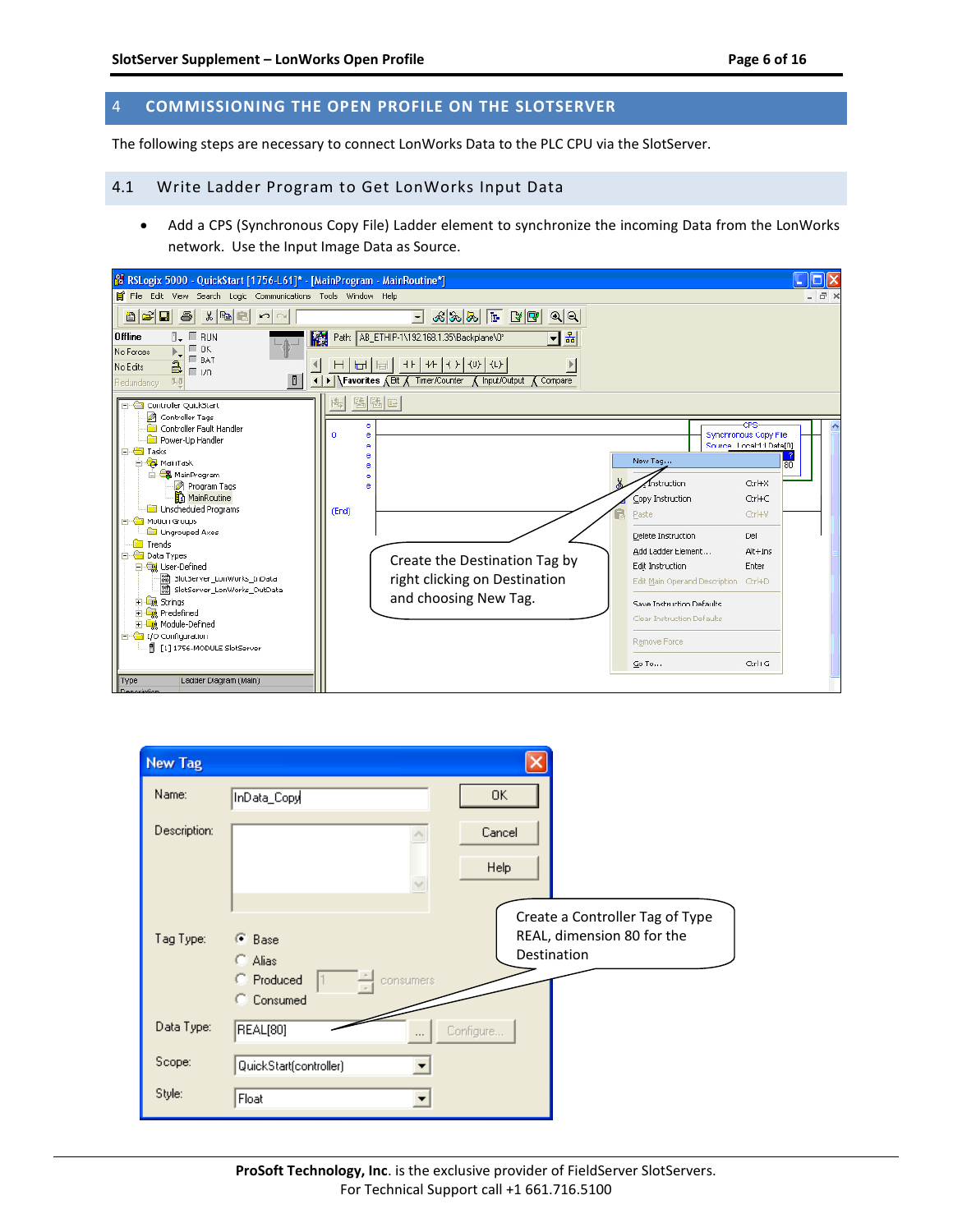- Add an EQU (Compare if equal) ladder element to check when the first LonWorks data block has been received. The block number is at offset 2 of the input image.
- Finally, add another CPS ladder element to copy the LonWorks Data from the InData\_Copy Tag to a new Controller Tag, called Lon\_In\_01. Also create the Tag by right clicking on Destination and choosing New Tag. The New Tag must be of type REAL and a dimension of 76.



| <b>New Tag</b>   |                                                                           |                |
|------------------|---------------------------------------------------------------------------|----------------|
| Name:            | $Lon_ln_01$                                                               | 0K             |
| Description:     | $\checkmark$                                                              | Cancel<br>Help |
| Tag Type:        | Œ<br>Base<br>o<br>Alias<br>득<br>Produced<br> 1<br>consumers<br>C Consumed |                |
| Data Type:       | REAL[76]                                                                  | Configure      |
| Scope:<br>Style: | QuickStart(controller)<br>Float                                           |                |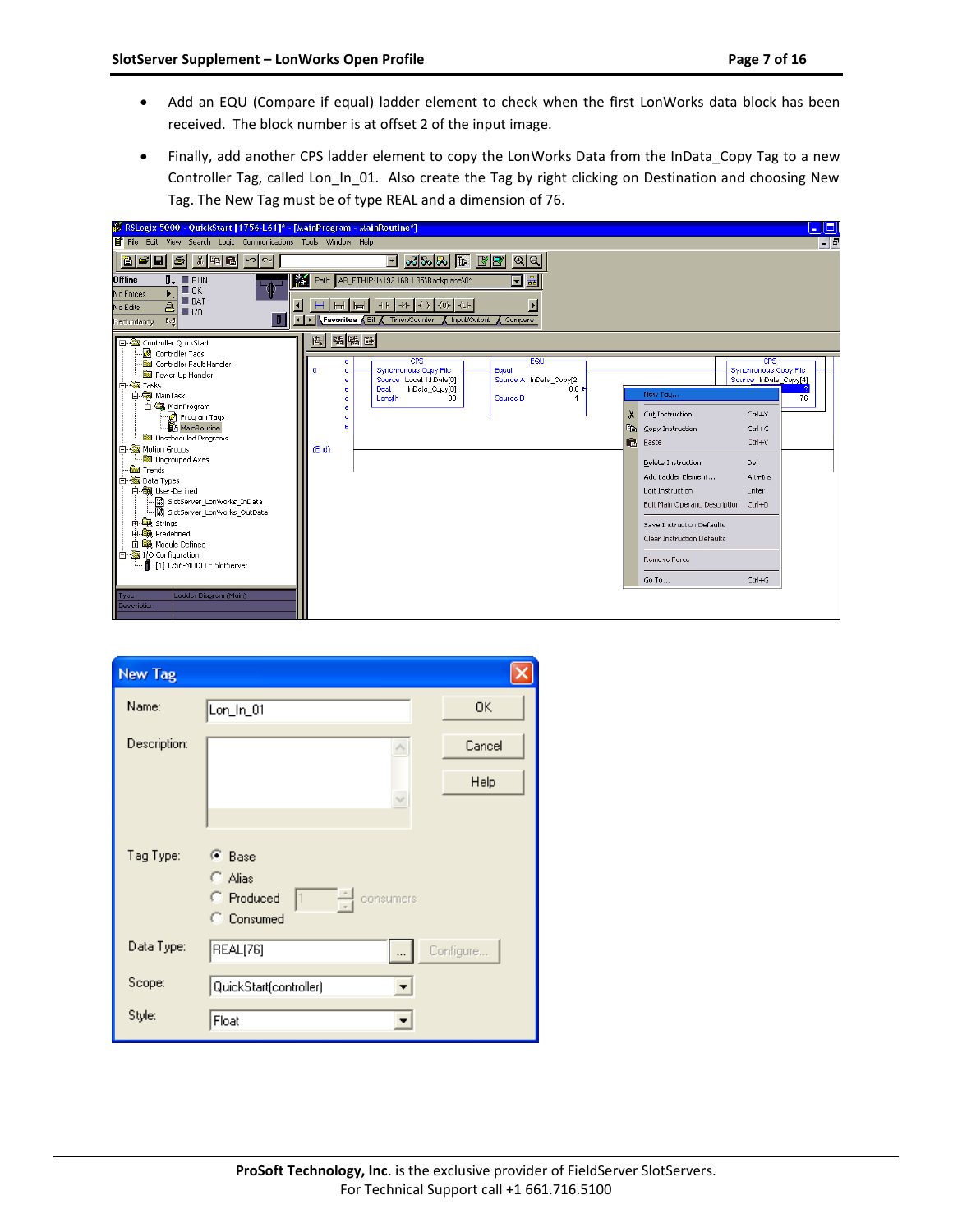The final ladder program to access data from LonWorks Function Block In[0] is depicted below



### **Very Important Note!**

To ensure that the input data is from a specific LonWorks Function Block, make a synchronous copy of the input image data before using it.

## <span id="page-7-0"></span>4.2 Write Ladder Program to Send LonWorks Output Data

This step is only necessary if you need to write data to the LonWorks Network on Function Block Out[0]

- Create a Controller Tag called Lon Out 01 of type REAL[80].
- Add a new rung to the Ladder program and add a MOV element to move a block number value of 1 into Lon\_Out\_01[2].
- Finally add a CPS ( Synchronous Copy File ) element to copy the full Lon\_Out\_01 tag into the Output Image Tag.



The LonWorks Data are present from Lon\_Out\_01[4] to Lon\_Out\_01[79]

A User Defined Data Type can be created to replace the type of Lon\_Out\_01 mapping the points to LonWorks point names.

### **Very Important Note!**

All Output Image Tag data must be updated once using a Synchronous File Copy element. Attempting to update the block number into the Output Image Tag folowed by the data will cause an asynchronous transfer of data.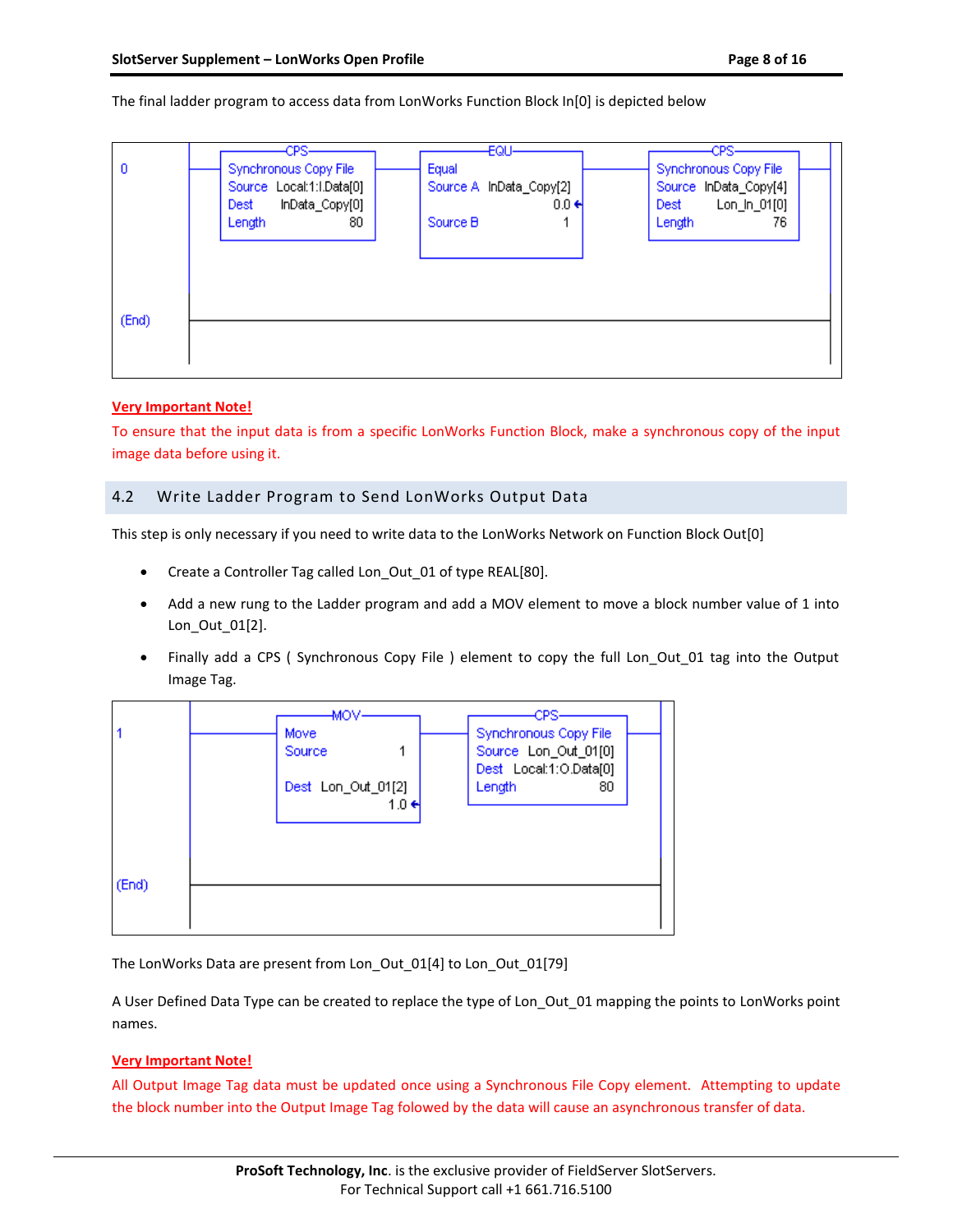## <span id="page-8-0"></span>4.3 Download the RSLogix Program and Run

Use the Who Active or Communications Path directly to Download and Run the Program on the Controller / CPU.

#### <span id="page-8-1"></span>4.4 Bind LonWorks Variables

The SlotServer's LonWorks Network Variables must be bound to other devices using a Network Management Tool e.g. LonMaker. See [Appendix B](#page-13-0) for more details on the use of a Network Management Tool to make the bindings.

## <span id="page-8-2"></span>4.5 Interpret the Network Variable Data

LonWorks Input Variable Values can be found in the Lon\_In\_01 Tag.

| Offset         | Network Variable<br>Name | SNVT_Type        |
|----------------|--------------------------|------------------|
| 0              | nviAmp1                  | SNVT_amp         |
| $\mathbf{1}$   | nviAmp2                  | SNVT amp         |
| $2 - 4$        | nviChlr1                 | SNVT chlr status |
| 5              | nviCount1                | SNVT count_f     |
| 6              | nviCount2                | SNVT count f     |
| $\overline{7}$ | nviCtInc1                | SNVT_count_inc_f |
| 8              | nviCtInc2                | SNVT count inc f |
| 9              | nviFlow1                 | SNVT flow f      |
| 10             | nviFreq1                 | SNVT_freq_hz     |
| 11             | nviHVMod1                | SNVT_hvac_mode   |
| $12 - 18$      | nviHVSts1                | SNVT_hvac_status |
| 19             | nviLev1                  | SNVT_lev_cont    |
| $20 - 21$      | nviObj1                  | SNVT_obj_status  |
| 22             | nviOcc1                  | SNVT occupancy   |
| 23             | nviOcc2                  | SNVT_occupancy   |
| 24             | nviPerc1                 | SNVT_lev_percent |
| 25             | nviPerc2                 | SNVT_lev_percent |
| 26             | nviPerc3                 | SNVT lev percent |
| 27             | nviPerc4                 | SNVT_lev_percent |
| 28             | nviPerc5                 | SNVT_lev_percent |
| 29             | nviPerc6                 | SNVT_lev_percent |
| 30             | nviPerc7                 | SNVT_lev_percent |
| 31             | nviPerc8                 | SNVT_lev_percent |
| 32             | nviPPM1                  | SNVT_ppm         |
| 33             | nviPress1                | SNVT press       |
| 34             | nviPress2                | SNVT_press       |

| Offset    | Network Variable<br>Name | SNVT_Type       |
|-----------|--------------------------|-----------------|
| $35 - 40$ | nviSetpt1                | SNVT_temp_setpt |
| 41        | nviState1                | SNVT state      |
| 42        | nviState2                | SNVT state      |
| 43        | nviState3                | SNVT state      |
| 44        | nviState4                | SNVT state      |
| $45 - 46$ | nviSw1                   | SNVT switch     |
| $47 - 48$ | nviSw2                   | SNVT switch     |
| 49 - 50   | nviSw3                   | SNVT switch     |
| $51 - 52$ | nviSw4                   | SNVT switch     |
| $53 - 54$ | nviSw5                   | SNVT switch     |
| $55 - 56$ | nviSw6                   | SNVT switch     |
| $57 - 58$ | nviSw7                   | SNVT switch     |
| $59 - 60$ | nviSw8                   | SNVT switch     |
| 61        | nviTemp1                 | SNVT_temp_p     |
| 62        | nviTemp2                 | SNVT_temp_p     |
| 63        | nviTemp3                 | SNVT_temp_p     |
| 64        | nviTemp4                 | SNVT_temp_p     |
| 65        | nviTemp5                 | SNVT_temp_p     |
| 66        | nviTemp6                 | SNVT_temp_p     |
| 67        | nviTemp7                 | SNVT_temp_p     |
| 68        | nviTemp8                 | SNVT_temp_p     |
| $69 - 71$ | nviTodEv1                | SNVT tod event  |
| 72        | nviVltAC1                | SNVT volt ac    |
| 73        | nviVltAC2                | SNVT volt ac    |
| 74        | nviVolt1                 | SNVT volt       |
| 75        | nviVolt2                 | SNVT volt       |

Table 1: Lon\_In\_01 Tag Layout.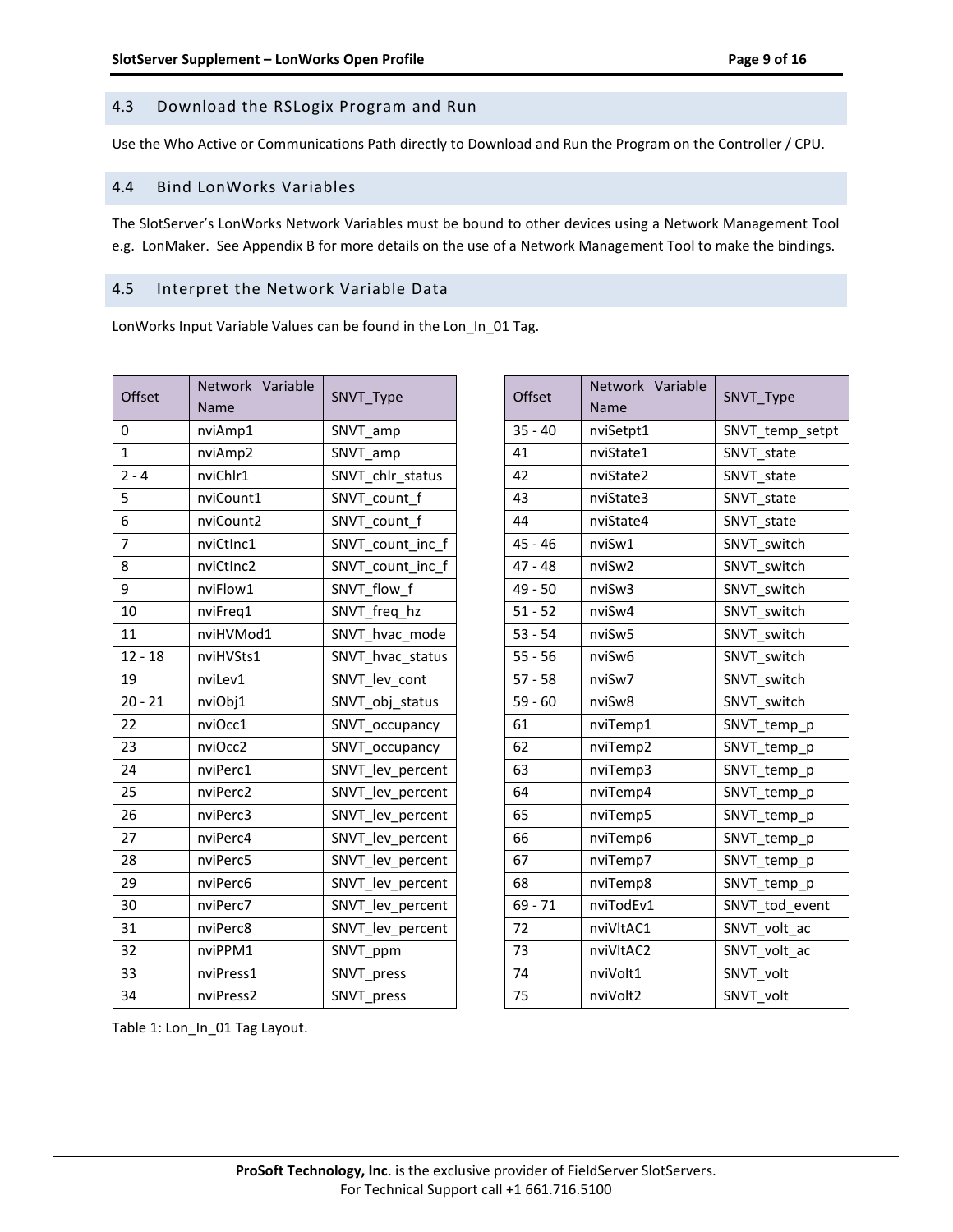LonWorks Output Variable Values can be found in the Lon\_Out\_01 Tag from Offset 4

| Offset                  | Network Variable<br>Name       | SNVT_Type        |
|-------------------------|--------------------------------|------------------|
| 0                       | Protocol Type                  | Not applicable   |
| $\mathbf{1}$            | <b>Node Status</b>             | Not applicable   |
| $\overline{2}$          | Lon Block Number<br>$[1 - 25]$ | Not applicable   |
| $\overline{3}$          | Reserved                       | Not applicable   |
| $\overline{\mathbf{A}}$ | nviAmp1                        | SNVT_amp         |
| 5                       | nviAmp2                        | SNVT amp         |
| $6 - 8$                 | nviChlr1                       | SNVT_chlr_status |
| 9                       | nviCount1                      | SNVT_count_f     |
| 10                      | nviCount2                      | SNVT count f     |
| 11                      | nviCtInc1                      | SNVT count inc f |
| 12                      | nviCtInc2                      | SNVT count inc f |
| 13                      | nviFlow1                       | SNVT flow f      |
| 14                      | nviFreq1                       | SNVT_freq_hz     |
| 15                      | nviHVMod1                      | SNVT hvac mode   |
| $16 - 22$               | nviHVSts1                      | SNVT_hvac_status |
| 23                      | nviLev1                        | SNVT_lev_cont    |
| $24 - 25$               | nviObj1                        | SNVT obj status  |
| 26                      | nviOcc1                        | SNVT_occupancy   |
| 27                      | nviOcc2                        | SNVT_occupancy   |
| 28                      | nviPerc1                       | SNVT_lev_percent |
| 29                      | nviPerc2                       | SNVT_lev_percent |
| 30                      | nviPerc3                       | SNVT_lev_percent |
| 31                      | nviPerc4                       | SNVT_lev_percent |
| 32                      | nviPerc5                       | SNVT_lev_percent |
| 33                      | nviPerc6                       | SNVT_lev_percent |
| 34                      | nviPerc7                       | SNVT_lev_percent |
| 35                      | nviPerc8                       | SNVT_lev_percent |
| 36                      | nviPPM1                        | SNVT_ppm         |

| Offset    | Network Variable<br>Name | SNVT_Type       |
|-----------|--------------------------|-----------------|
| 37        | nviPress1                | SNVT_press      |
| 38        | nviPress2                | SNVT press      |
| $39 - 44$ | nviSetpt1                | SNVT_temp_setpt |
| 45        | nviState1                | SNVT state      |
| 46        | nviState2                | SNVT_state      |
| 47        | nviState3                | SNVT_state      |
| 48        | nviState4                | SNVT_state      |
| 49 - 50   | nviSw1                   | SNVT switch     |
| $51 - 52$ | nviSw2                   | SNVT switch     |
| $53 - 54$ | nviSw3                   | SNVT switch     |
| $55 - 56$ | nviSw4                   | SNVT switch     |
| $57 - 58$ | nviSw5                   | SNVT switch     |
| $59 - 60$ | nviSw6                   | SNVT switch     |
| $61 - 62$ | nviSw7                   | SNVT switch     |
| $63 - 64$ | nviSw8                   | SNVT switch     |
| 65        | nviTemp1                 | SNVT_temp_p     |
| 66        | nviTemp2                 | SNVT_temp_p     |
| 67        | nviTemp3                 | SNVT_temp_p     |
| 68        | nviTemp4                 | SNVT_temp_p     |
| 69        | nviTemp5                 | SNVT_temp_p     |
| 70        | nviTemp6                 | SNVT_temp_p     |
| 71        | nviTemp7                 | SNVT_temp_p     |
| 72        | nviTemp8                 | SNVT_temp_p     |
| $73 - 75$ | nviTodEv1                | SNVT tod event  |
| 76        | nviVltAC1                | SNVT volt ac    |
| 77        | nviVltAC2                | SNVT volt ac    |
| 78        | nviVolt1                 | SNVT_volt       |
| 79        | nviVolt2                 | SNVT volt       |

Table 2: Lon\_Out\_01 Tag Layout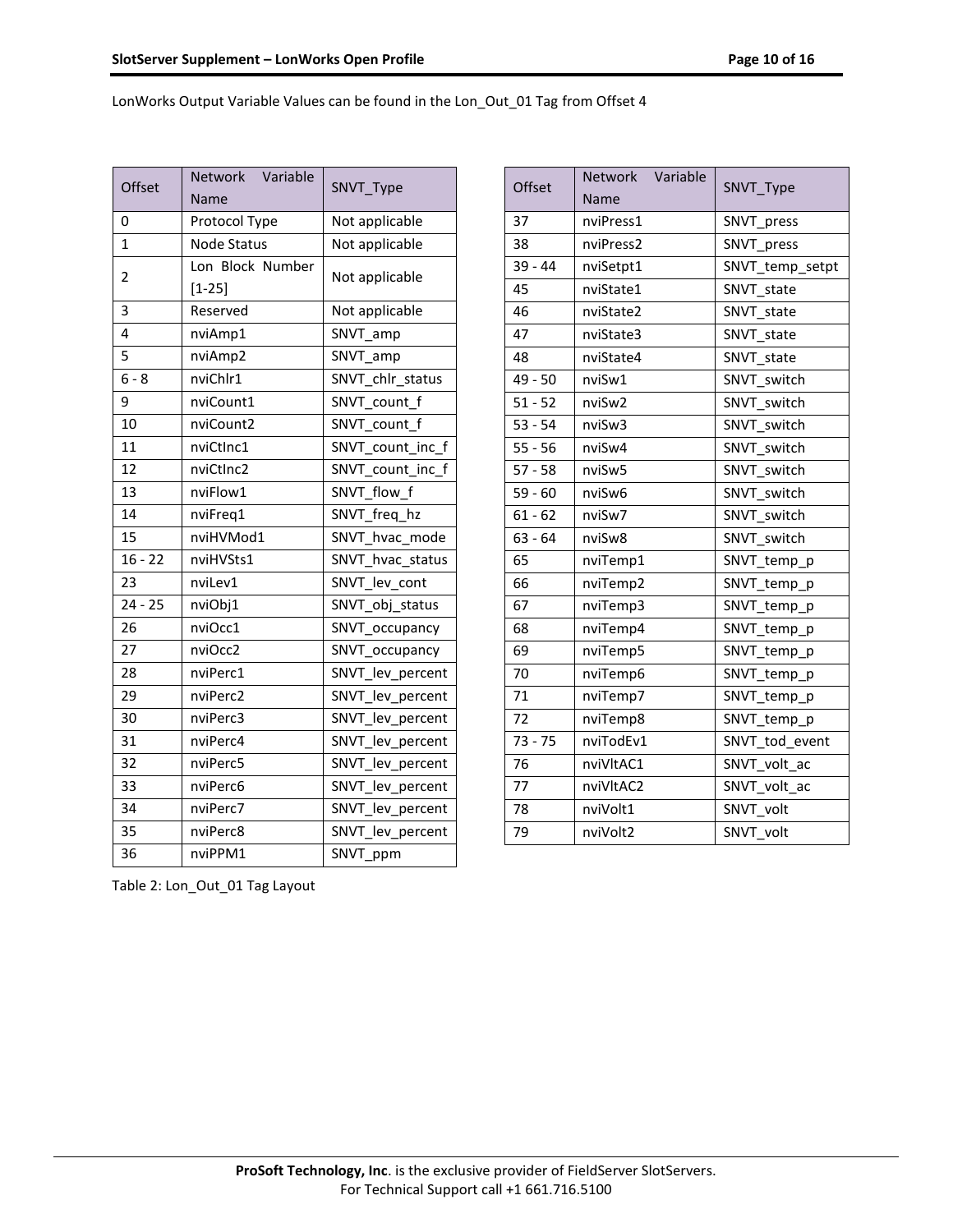# <span id="page-10-0"></span>5 **ACCESSING ALL LONWORKS FUNCTION BLOCK DATA**

The Quickstart example is for accessing only LonWorks Data in Functional blocks:

In[0] and Out[0]

#### <span id="page-10-1"></span>5.1 Input Data from Function Blocks In[1] to In[24]

To access Input Data Blocks In[1] up to In[24] simply add to the existing ladder program as shown in the Quickstart example.

- Add a branch after the CPS element that copies the input image Tag and copy and paste EQU and CPS elements from the first rung.
- Create a new Input Tag for Lon\_In\_02 of type REAL and dimension 76.
- Finally, remember to set the EQU Source B value to 2 to compare for incoming data from the  $2^{nd}$ LonWorks functional block which is In[1].

See the ladder program below how to add In[1].



#### **Very Important Note!**

To ensure that the input data is from a specific LonWorks Function Block, make a synchronous copy of the input image data before using it.

### <span id="page-10-2"></span>5.2 Output Data from Function Blocks Out[1] to Out[24]

To access more output blocks it is necessary to create a Multiplexer in Ladder. The Flash Drive supplied with the product includes an ACD file with an example of multiplexing use.

The basic steps are:

- Create a Counter which counts up every 100ms.
- Place the counter value into the Lon\_Out\_xx Tag at offset 2.
- Copy the whole Tag into the output Data Image Tag for transferring to the LonWorks network.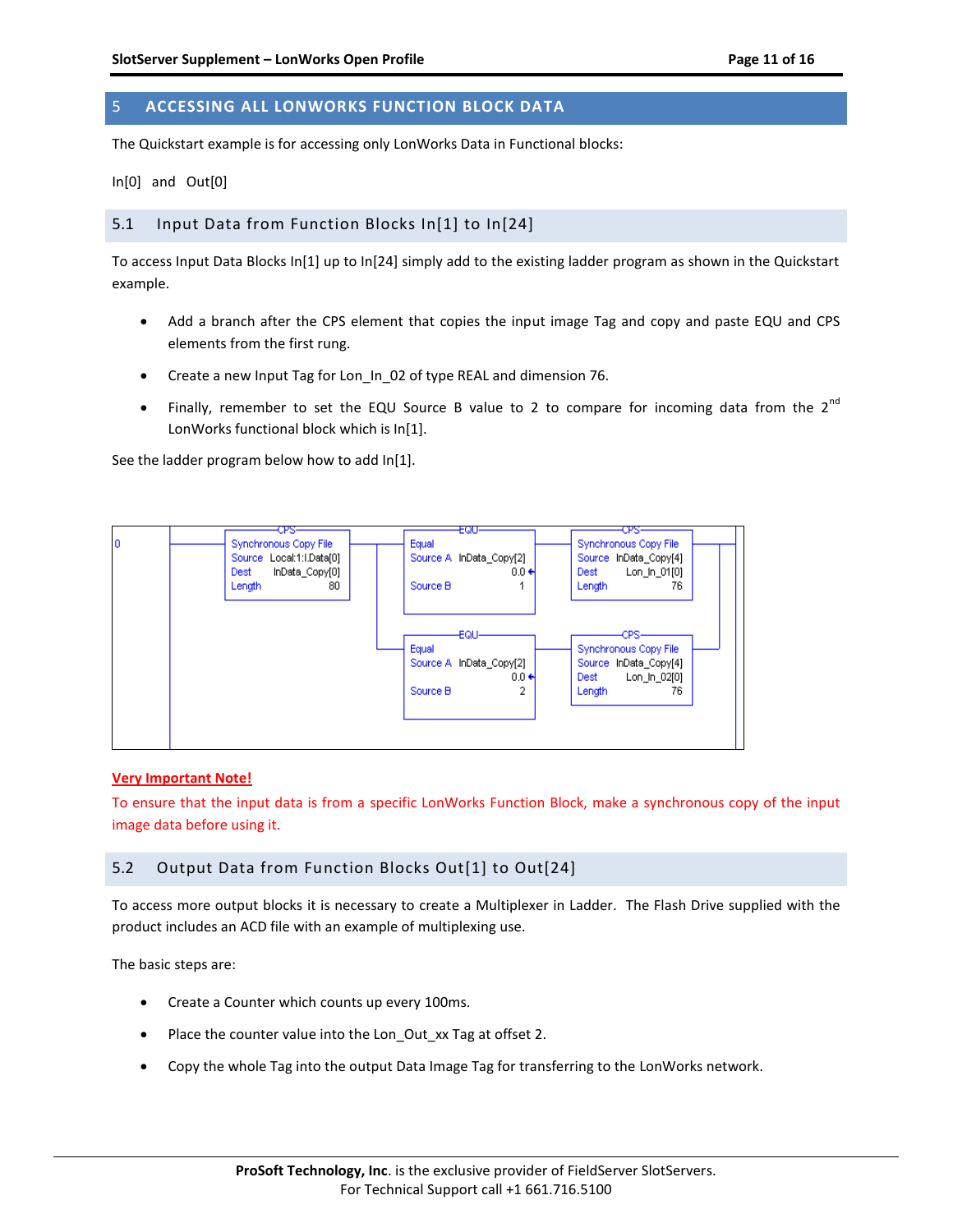The example program below shows an output counter that can count up to 25 which allows the transfer of data into all 25 Output Function Blocks. Only 2 rungs are shown to transfer data for blocks 1 and 2. Add more rungs with more Lon\_Out\_xx tags to transfer data to other output Function Blocks.

#### **Very Important Note!**

All Output Image Tag data must be updated once using a Synchronous File Copy element. Attempting to update the block number into the Output Image Tag folowed by the data will cause an asynchronous transfer of data.

## <span id="page-11-0"></span>5.3 Optimizing performance for smaller applications

If less than the full number of Function Blocks is needed, it is advisable to trim the Preset value in the CTU element in the full SlotServer RSLogix project to the maximum block value. The blocks should be used starting from 1 upwards. This will ensure that update rate is kept as short as possible - e.g, if only block 25 is used and all the other points are left unbound and the project is untrimmed, when the data updates, the LonWorks driver will scan all the Map Descriptors for all blocks which will be unnecessarily time consuming.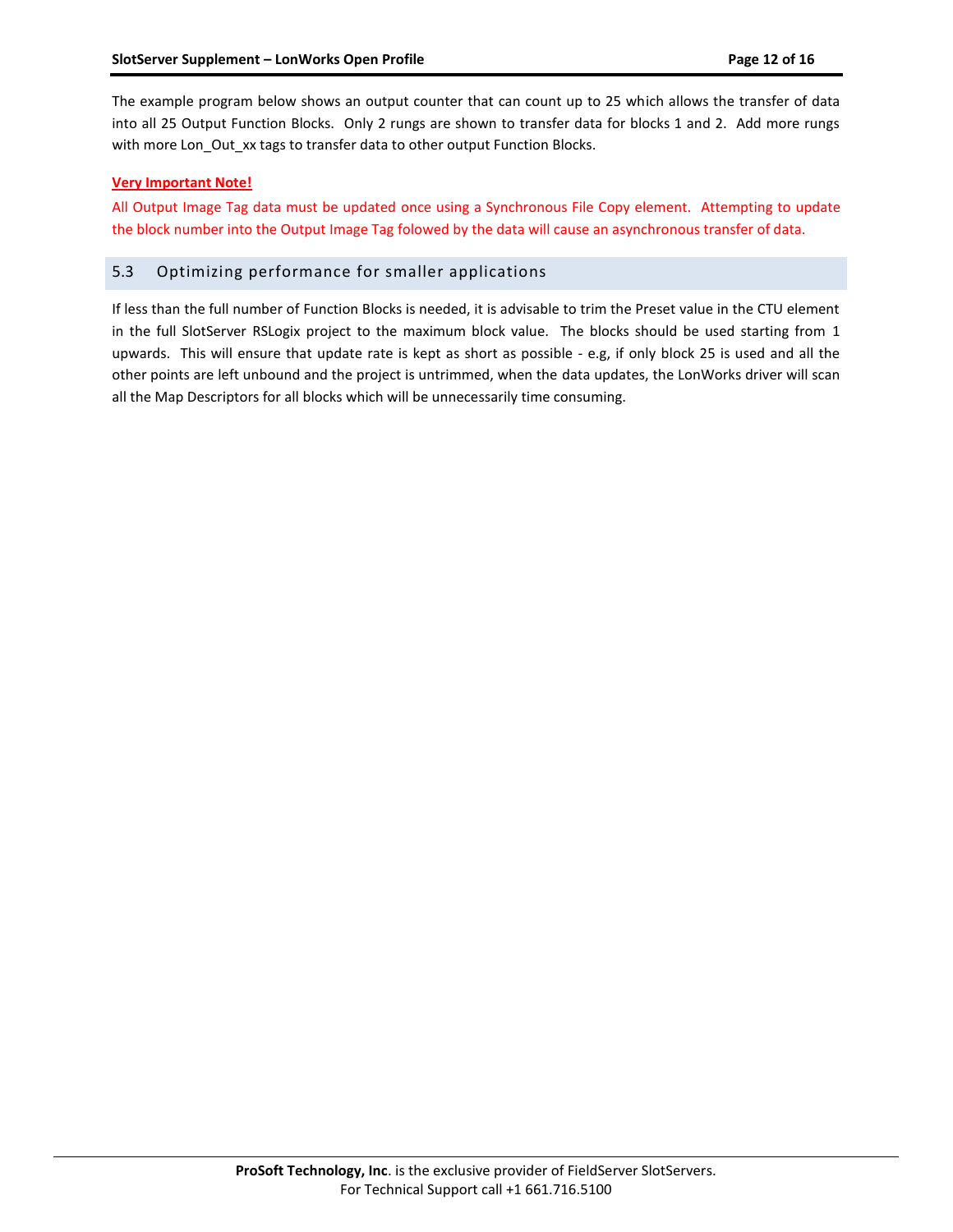#### <span id="page-12-0"></span>Appendix A. Troubleshooting

<span id="page-12-1"></span>Appendix A.1. Things to check when communications has failed.

- Check for loose cabling on the LonWorks network
- Verify that the bindings in the LonWorks network have not been broken by checking the variable status' with the LonWorks Network Manager.
- Verify that the correct program is loaded to the CPU
- Verify that the correct data types for the tags have been used.
- Verify with FieldServer that the newest version of the firmware version is being used.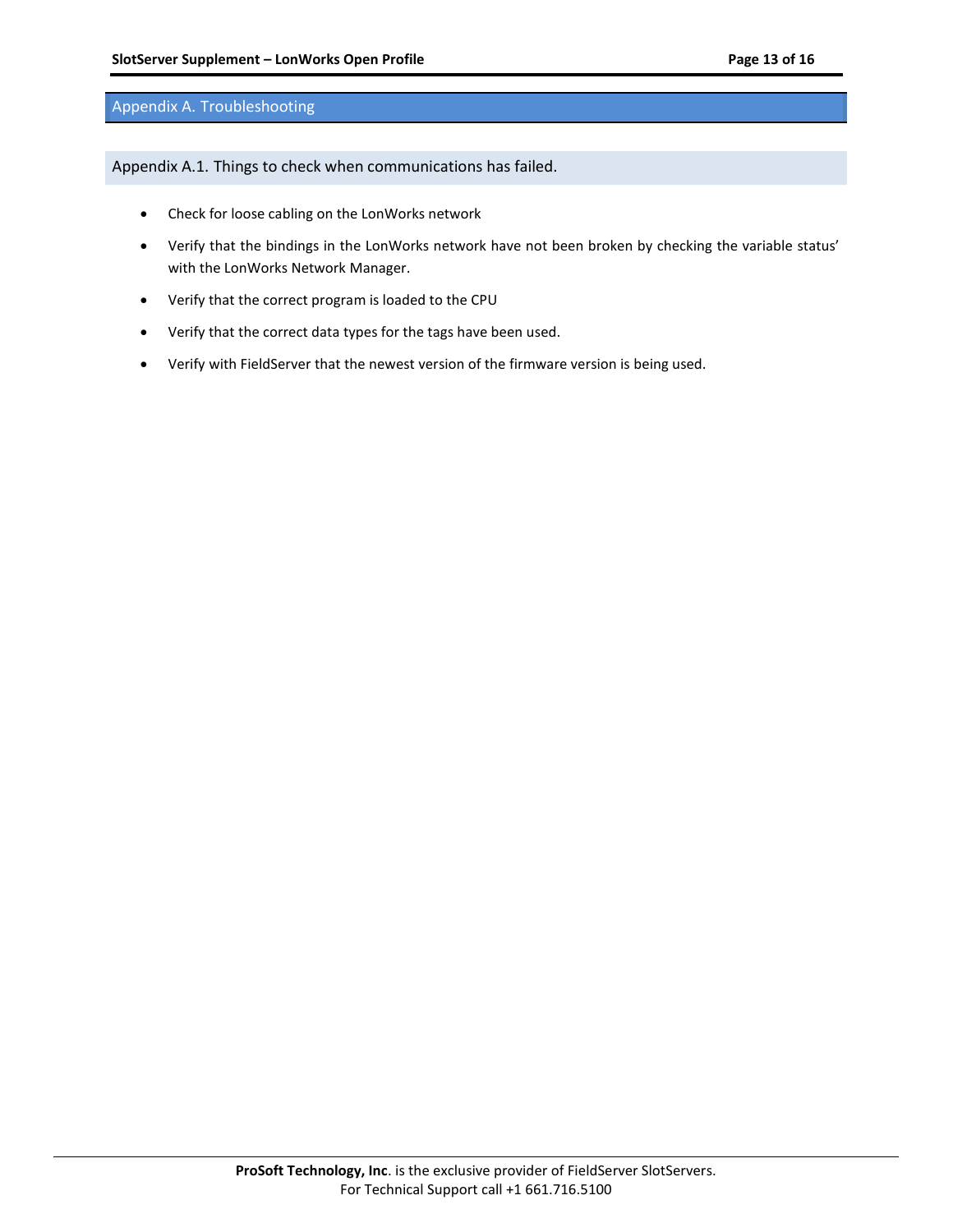#### <span id="page-13-0"></span>Appendix B. Vendor Information

<span id="page-13-1"></span>Appendix B.1. Using LonMaker to Commission a SlotServer

- Ensure that the SlotServer and the LonMaker PC are on the same LonWorks network.
- Open the existing Network in LonMaker, or create a new Network
	- Click on "Create New Network" and follow the network wizard, making the following selections:

| Network Interface                 | Network Attached                       |
|-----------------------------------|----------------------------------------|
| <b>Management Mode</b>            | Onnet (unless you are working offline) |
| Register Plug-ins required   None |                                        |

- Once Visio is open with the Network showing, drag a new device onto the drawing from the toolbox.
- Follow the Device prompts, making the following selections

| <b>Enter Device Name</b>         | Commission device              |  |
|----------------------------------|--------------------------------|--|
| <b>Specify Device Template</b>   | Upload from device             |  |
| Specify Device Channel           | <b>Auto Detect</b>             |  |
| <b>Specify Device Properties</b> | Leave as is (Ping is optional) |  |
| <b>Identify Device</b>           | Service pin                    |  |
| Device Application Image         | Leave unchecked                |  |
| <b>Initial State</b>             | Online                         |  |

- Press the service pin on the SlotServer when asked to do so, and the SlotServer will be commissioned.
- Drag a new function block onto the drawing from the toolbox. Give the function block a name and ensure that it is allocated to the SlotServer device.
- Once the function block is on the drawing, drag input and output variables onto the function block. LonMaker will show the variables available for binding. Click on the required variables (or use the select all option), and they will be commissioned onto the function block.
- Connect these variables to other devices by dragging connections from the toolbox and connecting the variables.

Additional LonWorks information for other Network Managers can be found in the FieldServer LonWorks Driver Manual.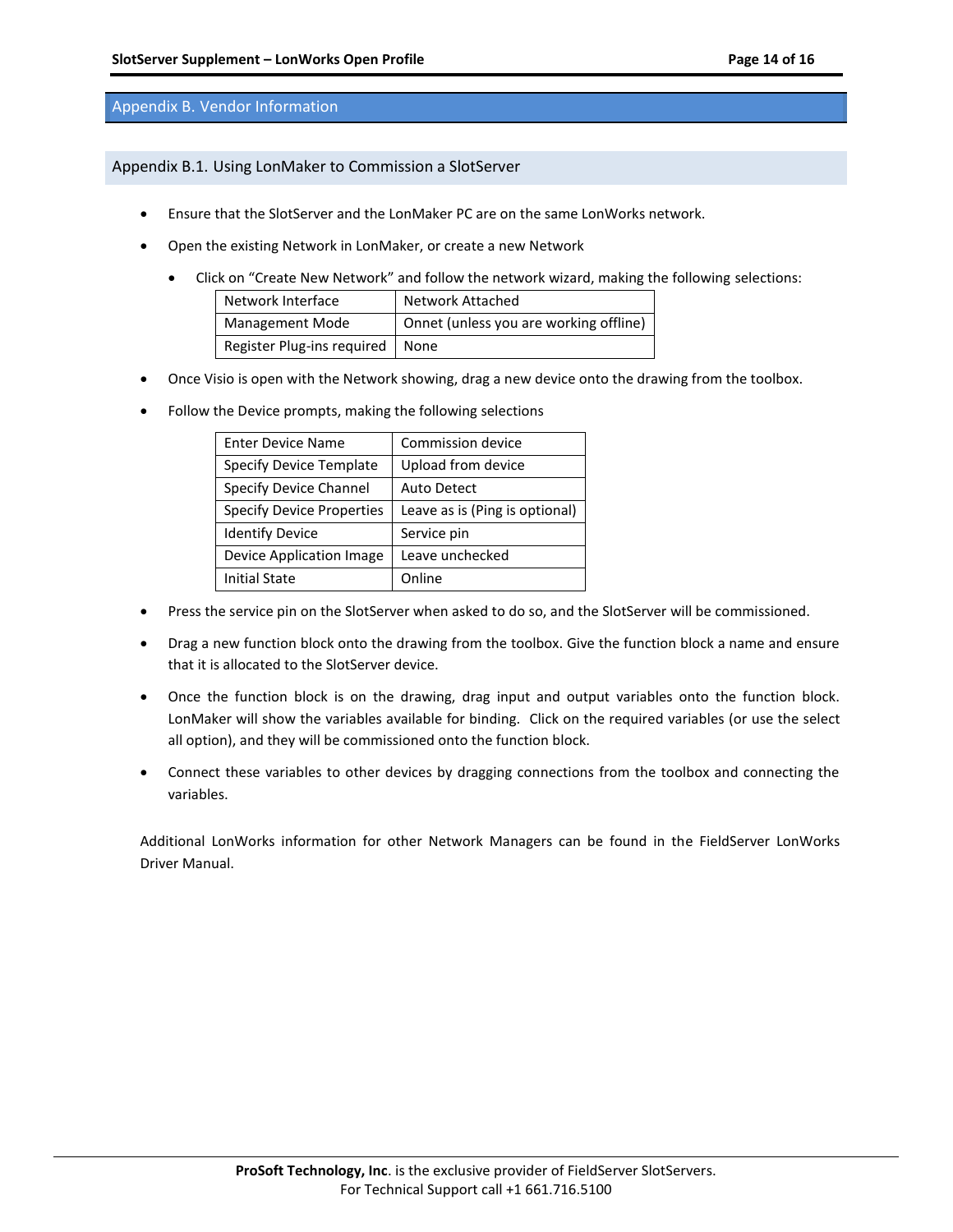## <span id="page-14-0"></span>Appendix C. Reference

#### <span id="page-14-1"></span>Appendix C.1. Network Variables List – SlotServer LonWorks Open Profile

The SlotServer LonWorks Open Interface Profile contains 50 Functional Blocks containing a total of 2,600 Network Variables of different SNVT Types.

Input Data Function Blocks:

In[0] - In[24]

#### Output Data Function Blocks:

Out[0] - Out[24]

Each Function Block contains the following Network Variables:

(nvi for Input Data Function Blocks, and nvo for Output Data Function Blocks)

| Network Variable Name | SNVT_Type        |
|-----------------------|------------------|
| nv(i)(o)Amp1          | SNVT_amp         |
| nv(i)(o)Amp2          | SNVT_amp         |
| nv(i)(o)Chlr1         | SNVT_chlr_status |
| nv(i)(o)Count1        | SNVT count f     |
| nv(i)(o)Count2        | SNVT count f     |
| nv(i)(o)CtInc1        | SNVT_count_inc_f |
| nv(i)(o)CtInc2        | SNVT_count_inc_f |
| nv(i)(o)Flow1         | SNVT flow f      |
| nv(i)(o)Freq1         | SNVT freq hz     |
| nv(i)(o)HVMod1        | SNVT hvac mode   |
| nv(i)(o)HVSts1        | SNVT_hvac_status |
| nv(i)(o)Lev1          | SNVT lev cont    |
| nv(i)(o)Obj1          | SNVT obj status  |
| nv(i)(o)Occ1          | SNVT occupancy   |
| nv(i)(o)Occ2          | SNVT_occupancy   |
| nv(i)(o)Perc1         | SNVT_lev_percent |
| nv(i)(o)Perc2         | SNVT_lev_percent |
| nv(i)(o)Perc3         | SNVT lev_percent |
| nv(i)(o)Perc4         | SNVT_lev_percent |
| nv(i)(o)Perc5         | SNVT_lev_percent |
| nv(i)(o)Perc6         | SNVT_lev_percent |
| nv(i)(o)Perc7         | SNVT_lev_percent |
| nv(i)(o)Perc8         | SNVT_lev_percent |
| nv(i)(o)PPM1          | SNVT_ppm         |
| nv(i)(o)Press1        | SNVT press       |
| nv(i)(o)Press2        | SNVT press       |

| Network Variable Name | SNVT_Type       |
|-----------------------|-----------------|
| nv(i)(o)Setpt1        | SNVT_temp_setpt |
| nv(i)(o)State1        | SNVT state      |
| nv(i)(o)State2        | SNVT state      |
| nv(i)(o)State3        | SNVT state      |
| nv(i)(o)State4        | SNVT state      |
| nv(i)(o)Sw1           | SNVT switch     |
| nv(i)(o)Sw2           | SNVT switch     |
| nv(i)(o)Sw3           | SNVT switch     |
| nv(i)(o)Sw4           | SNVT switch     |
| nv(i)(o)Sw5           | SNVT switch     |
| nv(i)(o)Sw6           | SNVT switch     |
| nv(i)(o)Sw7           | SNVT switch     |
| nv(i)(o)Sw8           | SNVT switch     |
| nv(i)(o)Temp1         | SNVT_temp_p     |
| nv(i)(o)Temp2         | SNVT_temp_p     |
| nv(i)(o)Temp3         | SNVT_temp_p     |
| nv(i)(o)Temp4         | SNVT_temp_p     |
| nv(i)(o)Temp5         | SNVT_temp_p     |
| nv(i)(o)Temp6         | SNVT_temp_p     |
| nv(i)(o)Temp7         | SNVT_temp_p     |
| nv(i)(o)Temp8         | SNVT_temp_p     |
| nv(i)(o)TodEv1        | SNVT tod event  |
| nv(i)(o)VltAC1        | SNVT volt ac    |
| nv(i)(o)VltAC2        | SNVT volt ac    |
| nv(i)(o)Volt1         | SNVT volt       |
| nv(i)(o)Volt2         | SNVT volt       |